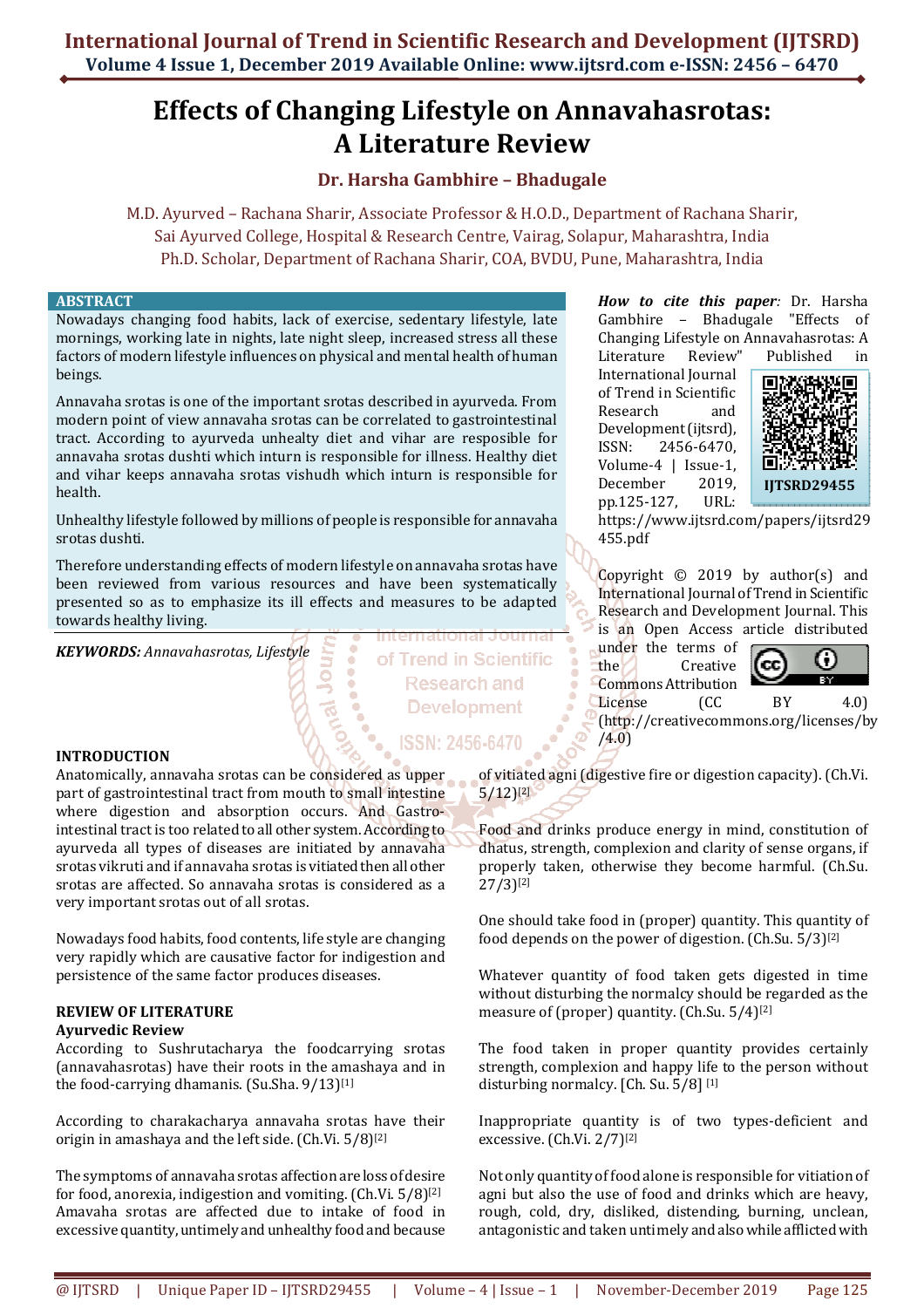### International Journal of Trend in Scientific Research and Development (IJTSRD) @ www.ijtsrd.com eISSN: 2456-6470

psychic emotions such as passion, anger, greed, confusion, envy, bashfulness, grief, conciet, excitement and fear. (Ch.Vi.  $2/8$ <sup>[2]</sup>

Even the wholesome food also taken in proper quantity, does not get digested due to anxiety, grief, fear, anger, uncomfortable bed and vigil. (Ch.Vi. 2/9)[2]

Life-spam, complexion, strength, health, enthusiasm, corpulence, lusture, immunity, energy, heat processes and vital breath all these depend on body-fire. One dies if this fire is extinguished, lives long free from disorders if it is functioning properly, gets ill if it is vitiated, hence agni (digestive fire) is the root cause of all. (Ch.Chi. 15/3-4)[3]

That food nourishes dhatus, ojas, strength, complexion etc. depends on agni because rasa etc. can't be produced from undigested food. (Ch.Chi. 15/5)[3]

Agni is deranged by fasting, eating during indigestion, overeating, irregular eating, intake of unsuitable, heavy, cold, too rough and contaminated food, faulty adaptation to place, time and season and suppression of natural urges. Agni thus deranged becomes unable to digest even the light food and food being undigested gets acidified and toxic. (Ch.Chi. 15/42-44)[3]

One should eat warm, unctuous, in proper quantity, after the previous food is digested, non-antagonistic, in favourable place, with all the favourable accessories, not too fast, not too slow, not while talking or laughing and with full concentration after due consideration to the self. (Ch.Vi. 1/24)[2]

one should eat warm (food) because it stimulates the digestive fire, gets digested quickly.

One should eat unctuous because it stimulates the unstimulated digestive fire, gets digested quickly.

Food taken in proper quantity whithout disturbing vata, pitta and kapha only promotes life-span, easily passes dwon to anus, does not disturb the (digestive) fire, gets digested with comfort; hence one should eat in proper quantity.

One should eat when the previous meal is digested because if one eats during indigestion, the eaten food mixing the product of the earlier meal with that of the later one vitiates all the dosas quickly, on the contrary, when one eats after the previous meal is digested well, the dosas are situated in their own locations, agni is stimulated, appetite is arisen, entrances of the channels are open.

One should take food consisting of the items nonantagonistic in potency. While doing so one is not afflicted with the disorders caused by food antagonistic in potency. One should eat in favourable place and with favourable accessories. While eating in favourable place one does not fall victim to psychic disturbance due to such factors found in otherwise places.

One should not eat fast because by eating fast the food may enter into a wrong passage, there is depression and the food is not established in its place; over and above, detection of the defects of food and achievement of the merits of the same are not certain. Hence one should not eat too fast.

One should not eat too slow because by eating too slow one does not get satisfaction, eats much, food becomes cold and is digested irregularly.

By taking food while talking or laughing or with mind elsewhere, he is inflicted with the same defects as by eating too fast. Hence one should eat while not talking or laughing and with concentration.

This is suitable or unsuitable for me if known in this way then only it becomes suited to his self. Hence one should eat after considering his self well. (Ch.Vi. 1/25)[2]

# **Modern Review**

Everybody is busy these days. In most families now both parents work and neither has time to cook proper meals at home. Readymade food that can be bought from stores is hugely popular with these people because it helps them save time. Also, in some cases, packaged meals are less expensive than regular homemade meals. Better still, they are available in a variety of tastes and flavours. All of these factors encourage the consumption ready to eat meals.

Regular consumption of readymade food leads to various health problems in people. They contain high levels of preservatives and additives that can cause various diseases.[4]

And these ready to eat food includes most pizzas, white bread, most packed fruit juices, sweetened breakfast cereals, Pastries, cookies, and cakes, french fries and potato chips, ice cream, over eating dairy products, candy bars, processed meat, processed cheese, most fast food meals, high-calorie coffee drinks, anything with added sugar or refined grains, most highly processed food are generally considered as unhealthy.<sup>[5]</sup>

In today's world, peoples spend a lot more of our days dining out at restaurants than we did in the past. For your grandparents, eating out was likely to be a rare treat saved for special occasions. Nowadays, many families eat out on a weekly basis.

In the modern world restaurants, supermarkets and other places selling food are open 24/7, meaning that food is available whenever we want it. The fast-paced lives that people lead today mean that we pick up packets of crisps, biscuits and other snacks without hesitation.

People in the modern day do far less exercise. Modern life is all about the sedentary lifestyle – many of us drive to work, sit at a desk all day, drive home and then sit in front of the TV, until we go to bed. We then still have our 3 meals a day as well as all the snacks and hot drinks in between. Many of us consume more energy that we use, which causes us to become lethargic, unhealthy and overweight.[6]

Nowadays, stress is a common problem in modern life. Stress is a basic thing of everyday life and there is no way to escape. Stress could be of caused by pressure and problem at work location and individual lifestyle.[7]